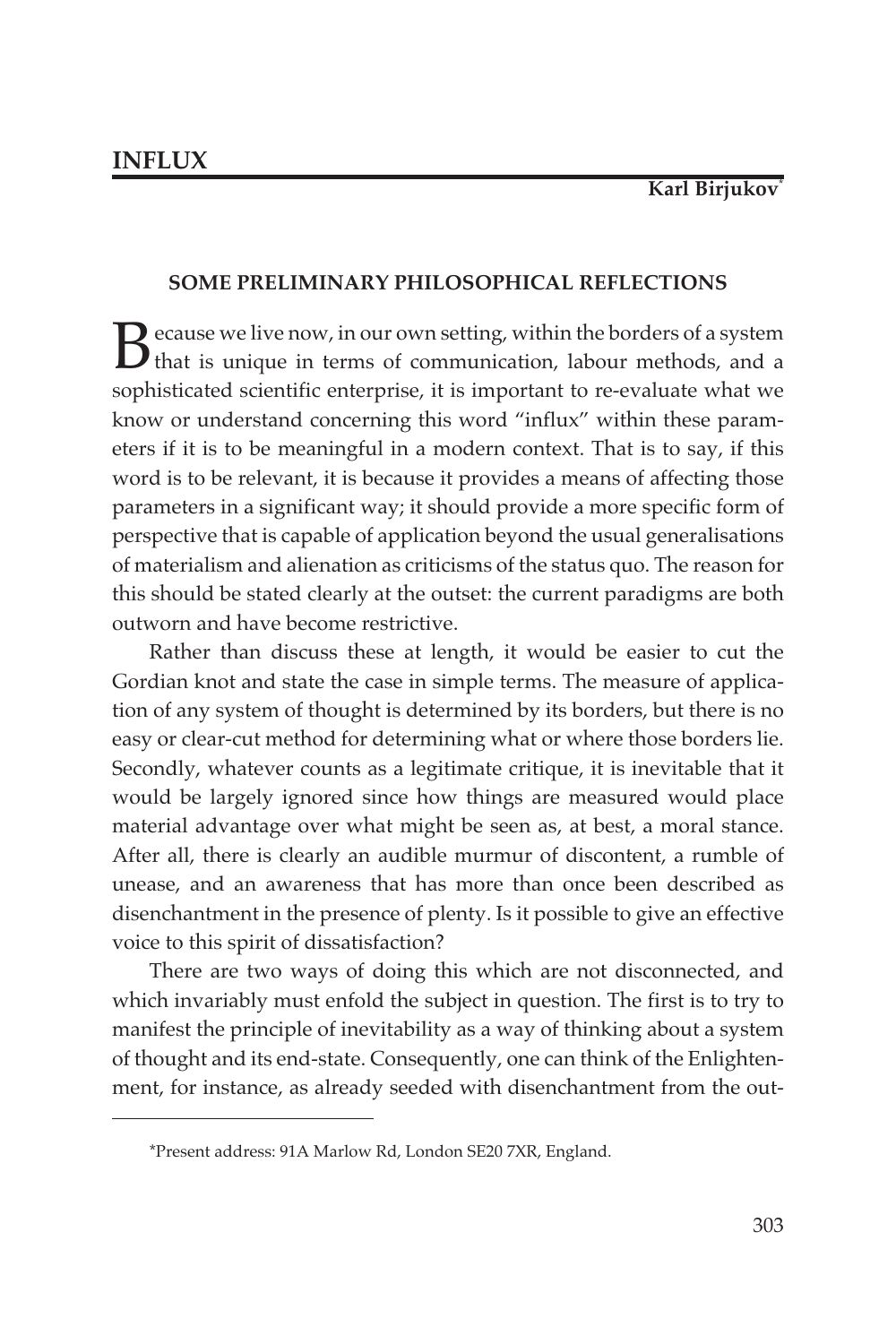set, so that its fruits in full-blown application are the fruits of disenchantment. In other words, it is not that people are becoming disenchanted as much as the fact that the expression of disenchantment itself represents the limits of thought that Enlightenment philosophy, for all its successes, can no longer conceal, and which were contained in it from the beginning. Its intent in terms of its borders of application is revealed, although it cannot have been aware of it nor intended it. This may seem like a contradiction, but that is part of the paradoxical nature of freedom that will become apparent in due course.

It is not easy to accept that this may be the case, especially in the light of what may appear to be hard-won freedoms from tyranny that the Enlightenment represents and which are no doubt still cherished. However, it is inevitably the case that any system of thought runs through its program of intentions only to find at the end what was implicitly contained at the beginning. Why should this be so difficult to accept or understand? After all, in terms of New Church thinking, this pattern of development is well known in terms of the evolution of different church states. Consider, for instance, what Swedenborg wrote with respect to the Christian church:

In the beginning, they are zealous, as it were, for the Lord, the Word, for love and faith, and especially for the salvation of men. But in that zeal lies hidden the fire of ruling, which in process of time, and as dominion increases, breaks out, and the degree in which it comes out into act, the holy things of the church become the means, and dominion itself the end. (*AE* 1029)

Given the dominion of secular thought in our times, we do well to consider briefly just exactly why there should be an aversion for all matters spiritual, which has little to do with the fear of a return to religious fundamentalism. At a crucial point in time, we find the philosopher Kant establishing the base for the onward march of secularism, even though he himself may have been an ardent and practising Christian. (After all, the cause of atheism was originally instigated unconsciously by Christian thinkers.) In *Dreams of a Spirit-Seer*, (a book little regarded as significant yet which contains in seed form the instigation of the whole Enlightenment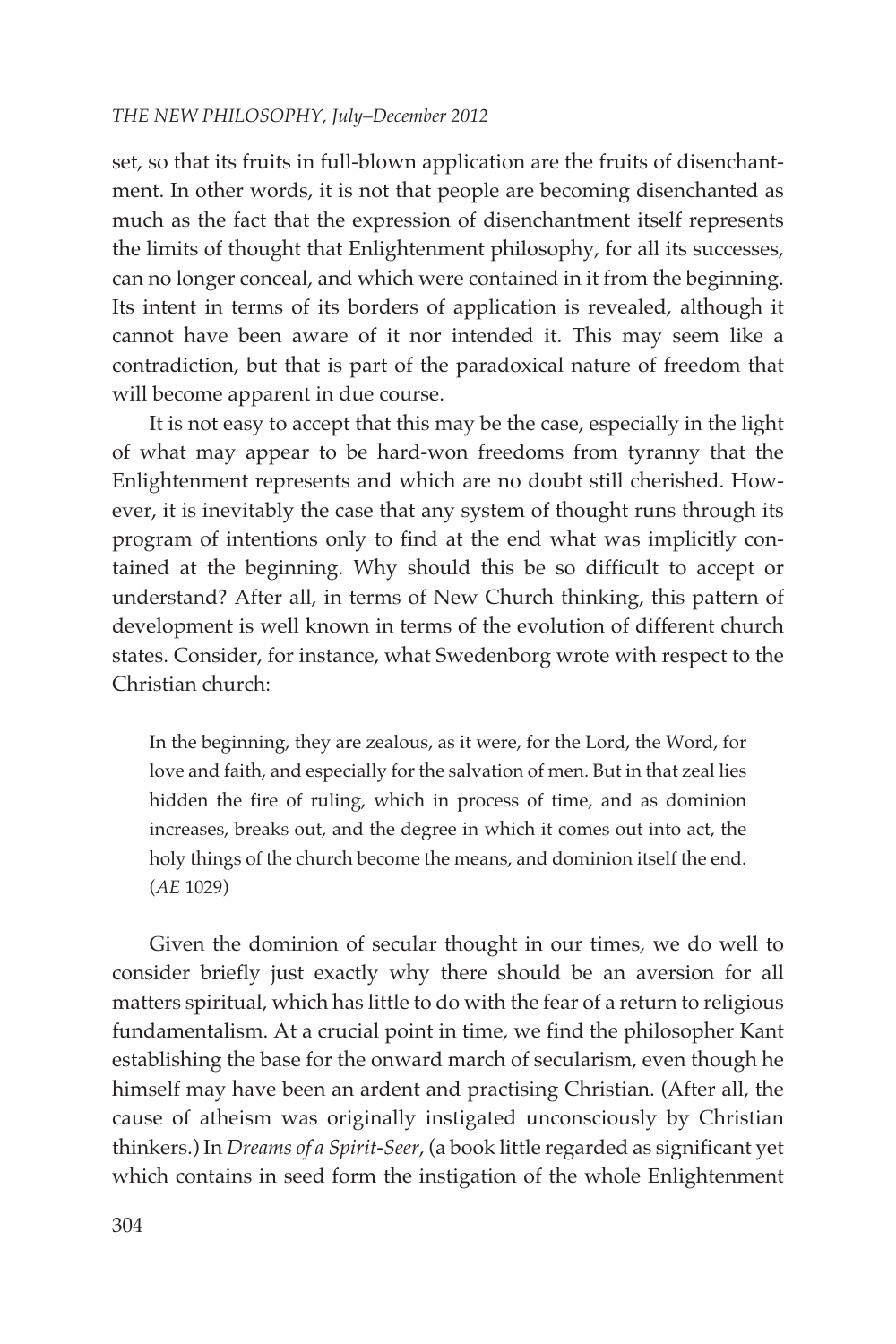movement) Kant sets down the means of progress along the lines of apparent intellectual segregation, achieving this by mimicking a wellestablished method of correspondences, well-known in his own time but virtually disregarded in our own, in order to invert order, thereby wresting power from a religious autocracy to a secular and rational democracy. He does this by appearing to affirm the spiritual dimension by noting that its means of operation takes place via a "secret cause" which cannot be known. This use of the phrase "secret cause" became very significant for Kant. It was difficult to argue against the tyrannies of a corrupted autocracy when its motives could easily be concealed behind the workings of a "secret cause" (not to be confused with the notion of Divine Providence as Swedenborg outlines it).

But as luck would have it, Newton provided Kant with a mirror image of this secret cause in the rational camp, for he noted that Newton's mathematical formulation of gravity was not an explanation but a description. This powerful equation could be used to calculate all future positions of the moon and planets, yet it too was propelled by a secret cause. Here was a doubled correspondence: what made the heavens move also made the apple fall to earth. "As in the heavens, so also on the earth." But now, just as the spiritual world had secret causes beyond the bounds of reason, so also the natural world was motivated by a "something-I-know-notwhat" principle of action. In both spheres, the limits of human knowledge had been found and the metaphors of description were to carry the day; we were not to stretch our wings beyond the limits defined by these marker stones but rest satisfied before them. Those "wings" could clearly be identified in Kant's day as anything pertaining to spirituality, and he clearly intended to have them folded away as his description of knowledge was defined as "styptic," a word meaning exactly that process.

From our position today in the  $21^{st}$  century, there is a somewhat difficult consequence. What Kant is arguing for can be accurately described as the virtue of ignorance. Of all the mysteries of existence that surround us, it seems incredible that we do not know the reason why an apple falls to the ground. The force of gravity is a hypothesis that amounts to a form of words that does not actually explain anything since it is a descriptive term, yet we are to remain satisfied with it. It represents the limit defined by the marker stones of reason and we are to remain satisfied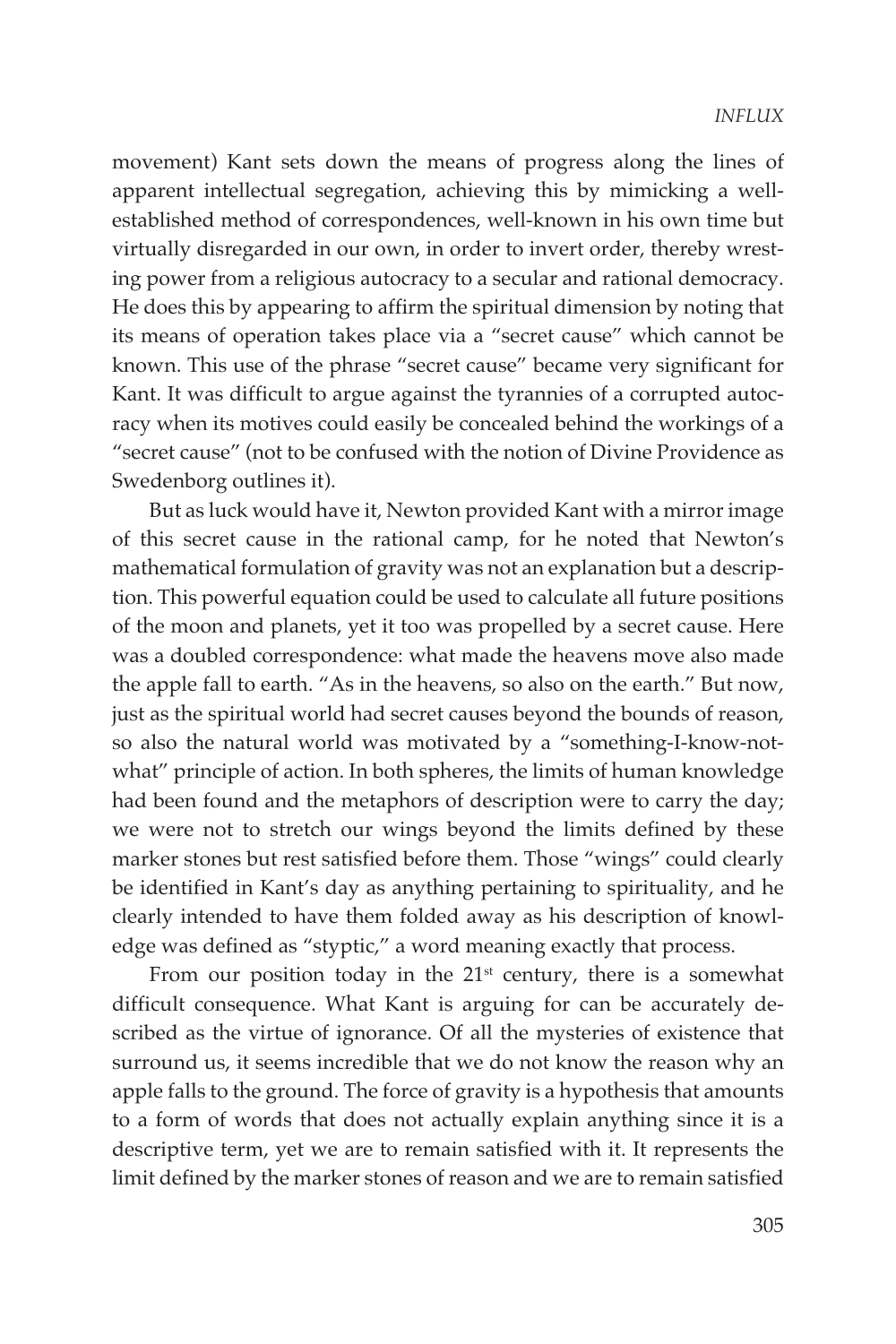by its modelling capacity. In this way, a constriction to thought is made to appear expansive. It is this quality of satisfaction, concealed behind a host of successes easy to point at, that is the secret cause of disenchantment.

It is those very successes that compound the problem. Just as the representation of gravity as a mechanical model described mathematically sufficed to satisfy the new kind of rational mind with the semblance of an explanation, so representation itself—the ability to construct a "picture" of reality in conceptual form—has become the "all" of understanding. If it looks, walks, and squawks like a duck, that appearance itself is enough to suggest that the likeness is the reality. This is a serious problem on at least two levels. A picture of a tree is not a tree—as the famous pipe in Magrittes's painting of it declares in words that "This is not a pipe"; any picture picks out only certain aspects to represent the tree. That is to say, we never experience the reality in represented form, and it is that quality of experience that eludes representation.

Ironically, the same is now made to apply to the spiritual realm. As illusory as representation may be, nonetheless there is a sensory input that gives the conceptual form of the picture an inkling of realism, and it is that slight apparent connection that gives the concept its feel of substance. But because there is no sensory input that can lead to spiritual understanding, there is no way to represent it. Since representation devoid of feeling has now become king, so the spiritual realm has no content and therefore no representative form. There is no data that can be collected that can be employed to construct such a representation. One is eventually forced into a kind of blind faith based on an inexpressible intuition that is the very disenchantment spoken of earlier which suspects that there may be more to reality than such thinking can contain.

However we may choose to think about empiricism, epistemology, rationalism, or spirituality, it is not difficult to see how our attitudes can be plotted back to Kant and *Dreams of a Spirit-Seer* where the secret cause in both camps becomes the "unknown." Ultimately, it is a circular form of reasoning that never touches base, however much our concept forms appear to be successful. The only way out is to mark the limit of this kind of thinking, and then to give more consideration to that which is excluded and which is part of experience.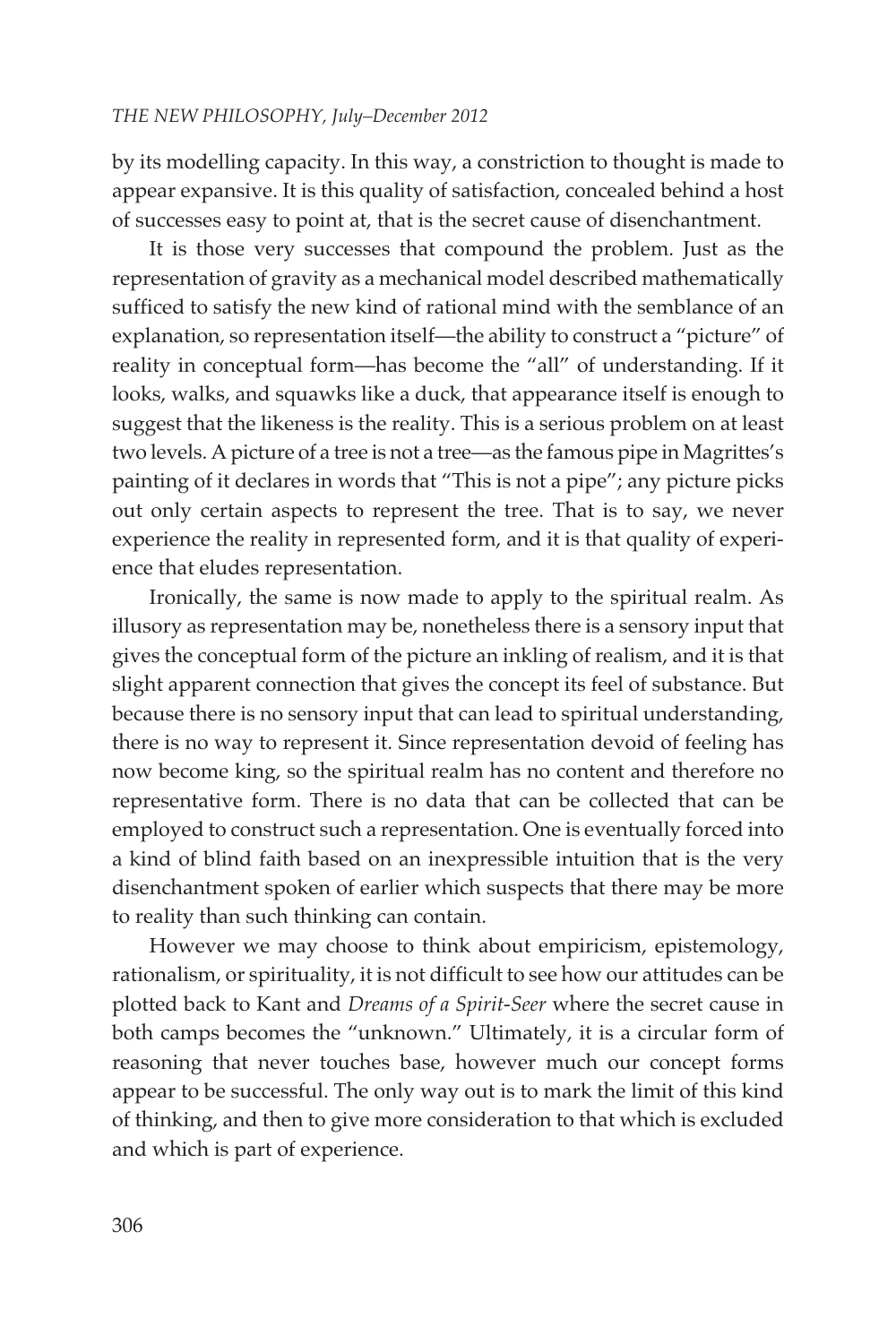This is not as difficult as it looks at first sight. It merely has the appearance of difficulty since we have become so accustomed to our own habits of thought operating in an exclusive way which we hardly realise we are entrenched in them and encircled by their boundaries. But the clue lies in that perception, for it is a kind of emotive insight that senses the constrictive character of the "bound" way of thinking. What needs to occur is an inversion of polarities which enables to have an emotive perspective, one that is more fundamental in its own terms of reference (and therefore more expansive in its reach) that is capable of inferring different and more significant meanings. What can be assumed about the meaning of this phrase "emotive perspective"? It is easier to adopt a Via Negativa approach to begin with and say what it is not. But it would help at the outset to pose the kind of question to which the emotive perspective might possibly be able to provide an answer that the rational perspective alone cannot.

## What is the meaning of life?

Immediately, one can sense a translation of this question into "What is the purpose of existence?" The vague word "meaning" suddenly becomes a specific thing, a purpose, while life becomes existence. The translation of one into the other occurs to make it more accessible, because both "life" and "meaning" are unmanageable as ideas in their own right from an entirely rational perspective. An answer to the second form of the question then becomes flippant or a cliché—to eat drink and be merry, or to live for the moment (which can be both hedonistic and non-hedonistic), to seek happiness, or simply to find the question unanswerable or reduced to relativism ("It is what you make of it."), or meaning leaning on the perspective of an overall chaos or randomness containing no notion of a purpose. In every instance, however, any answer is plotted back to an entirely rational source which seeks realisation in some kind of objective, universal language, something that can be applied across the board and made visible as any other representation that has become the hallmark form of rational thought. But because the question itself is couched in terms that are only able to recognise a conceptual solution that rests ultimately in a materialist creed, it would be useful to consider the ground from which an emotive perspective arises that is different from this.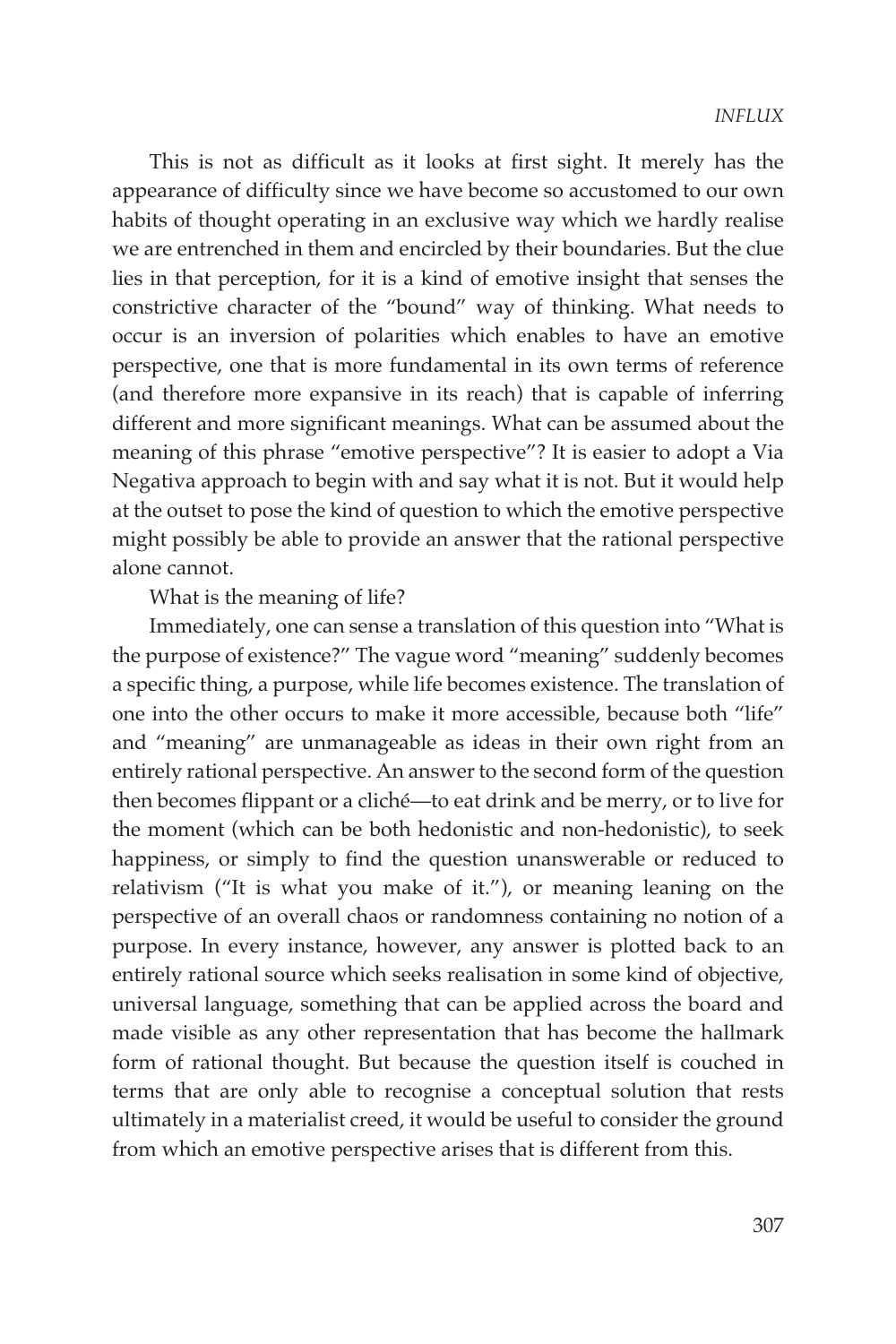A way forward is to search out a metaphorical base as a point of access. Consider the statement "God is One." This is very different from the notion that there is only one God. The latter leads to the usual discussions concerning the theology of monotheism over polytheism and so on. But this is not the point that is implicitly contained in the statement "God is One," for the One, being capitalised, expresses both a perfection and also a flaw. It is the flaw aspect that is least discussed and which can open the way.

Begin with a metaphorical situation. Most people know the story of King Midas, the king whose touch would turn everything handled into gold. Here one might imagine a kind of perfection if one considers the symbolism of gold and its association with the inmost heaven, or the business end of God. It is a type of oneness, yet the flaw is immediately apparent—when such a king reaches for a drink, as it touches his lip or his hand, it becomes undrinkable as it turns into gold. Consequently, the problem situation for a One is precisely that it is One, with nothing separate or separable.

#### **NOW TO INFLUX**

Keeping this metaphor in mind, consider that Swedenborg highlights this at the beginning of *Divine Love and Wisdom* (§ 4). Speaking of the Oneness as the uncreated and the infinite, he writes:

No one can be created directly from the Uncreated, the Infinite, from Reality itself and Life itself, because what is divine is one and undivided.

So how does the Uncreated set about the business of establishing something separate? Here, one can assume that the gold of Midas has a deeper significance as a boundless love, which is what is meant by God as the veriest Life that is all Life. Consequently, it is in the nature of such a love to desire something into which to pour itself and give itself, which can only be something that is separate and which is not-God and notinfinite. This in turn implies something both temporal and temporary, and which we easily recognise as that which lies all about us through our senses and experience. Here we find the conditions that satisfy the need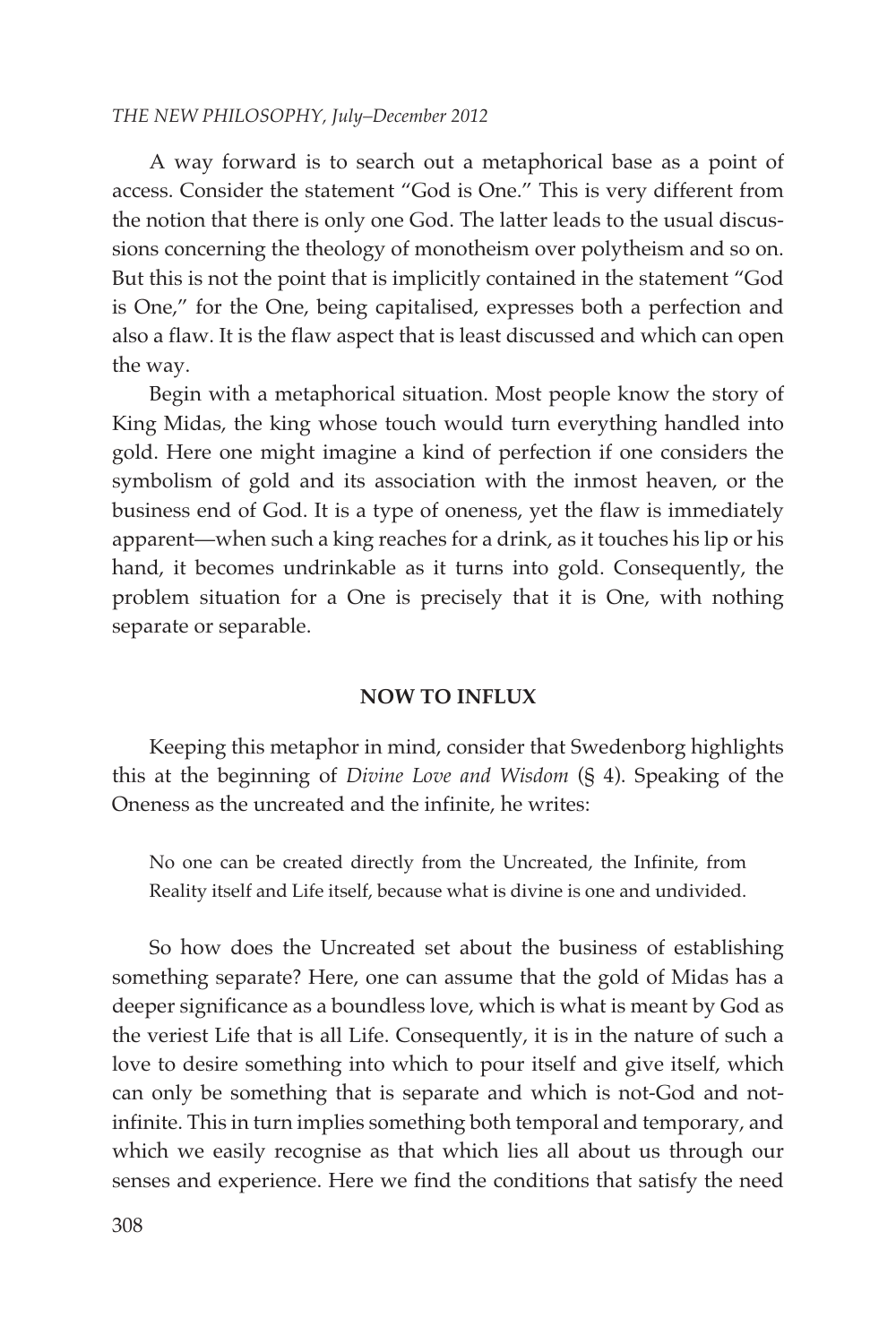for a separate kind of existence, the source in metaphorical terms of influx, where the non-temporal pours into the temporal and which Swedenborg describes in the very next sentence of the same section:

We must be created out of things created and finite, things so formed that something divine can dwell therein. (Ibid*.)*

Given this to be the case, we discover in the Bible a form of imagery that is exclusively concerned with the establishment and maintenance of a relationship between the non-temporal and the temporal, or as the Bible puts it, between heaven and earth. This relationship is not immediately apparent but evolving. When considering the word "created" in the Bible's opening line, that state of evolution is more accurately translated as "prepared" as we find in Young's literal translation: "In the beginning of God's preparing of the heavens and the earth . . ." Straightaway one can sense a meaning far removed from the translations which seem to be unaware of this deeper sense of something infinite pouring into the finite. *In other words, it is the beginning of influx.*

Of course, it is a little more complicated than that, for when we think of things temporal in relation to the non-temporal, the thoughts that would be more appropriate concern the realisation of that influx in physical form. When we read the meaning of "earth" in Swedenborg, we discover its meaning to be far more than a mere reference to a planet. All words relating to earth, whether land or dust or ground, and including the name "Adam" which means ground, all these have reference to a state of the reception of that influx. Here we begin to see the source of the meaning of correspondences. The earth is a receiver of light, heat, and rain, and it is in such soil that seed can be planted and made to flourish. This is discussed in depth in many places in the *Arcana*, and is defined in one short line in *Divine Love and Wisdom* following the two previous quotations:

*Since we and angels are of this nature, we are life-receivers.* (Ibid., added emphasis)

Without this notion of reception, or indeed of the nature of One as Life itself or Love itself, we become embroiled in the endless scholastic dis-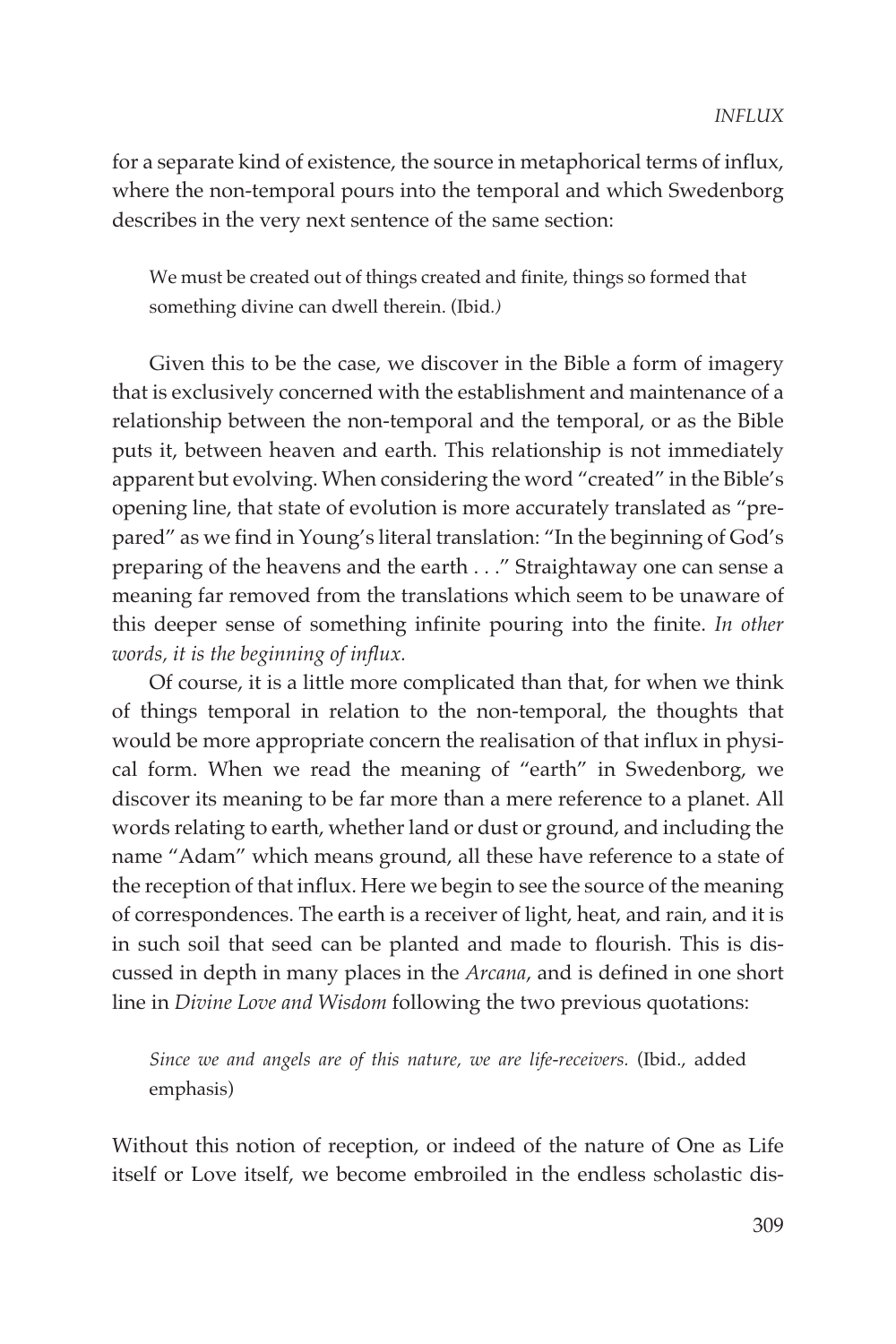putes of how the infinite can have an influence over the finite and so on. But what we find in Swedenborg is the very sense of meaning that the "purpose of life"question is unable to approach, let alone resolve. Whether we use the word purpose or meaning, clearly there is an intention in the One and the intent carries into the temporal in a way that is almost obvious. It can be put simply—the intention we find in all things temporal is a sense of becoming *more*. In all things living (which is just about everything) there exists the means in every particular thing for promulgation of itself. Here one should not limit oneself to the notion of sexuality alone as an end-in-view, but that this is an aspect of it. But even if we were to consider just this one aspect, when considering the constant references to fruitfulness and multiplication, the imagery of seeds and ground in both the Old and New Testaments, it cannot be overlooked.

Yet this is only one aspect of this sense of becoming more than oneself. There is the acquisitive tendency deriving from the same source which Swedenborg refers to as the proprium, a word that has proved notoriously difficult to translate into an English equivalent, and which is at the heart of desire. It is a sense of a particular kind of self, one whose being is characterised by the drawing to itself of whatever is deemed attractive (much like gravity!), and can be thought of more appropriately as a driving force, an endeavour, or a "conatus" as Swedenborg describes it. It is this tendency which longs to draw things to itself persistently, in effect mimicking a oneness. It is for this reason also that eating and drinking figure so largely in the Bible, for it is by this very means of consumption that different types of hunger and thirst are assuaged, and which Swedenborg defines as the means by which things are made our own. That ability is an expression of a universal principle and at the same time a presence in particular things, different in each person, and the source of variety.

The significance of this has been stated already: "in effect, mimicking a oneness." We see in the temporal a pale shadow, so to speak, of the real Oneness, and it is this that is at the heart of correspondences. As a rule of thumb, it is easier to think of it like this: it is *like* it, but it *is not* it. Everything in the physical world bears the hallmark of a potential for becoming more than what it is, whether one chooses to see it in our sexuality, or in desire generally.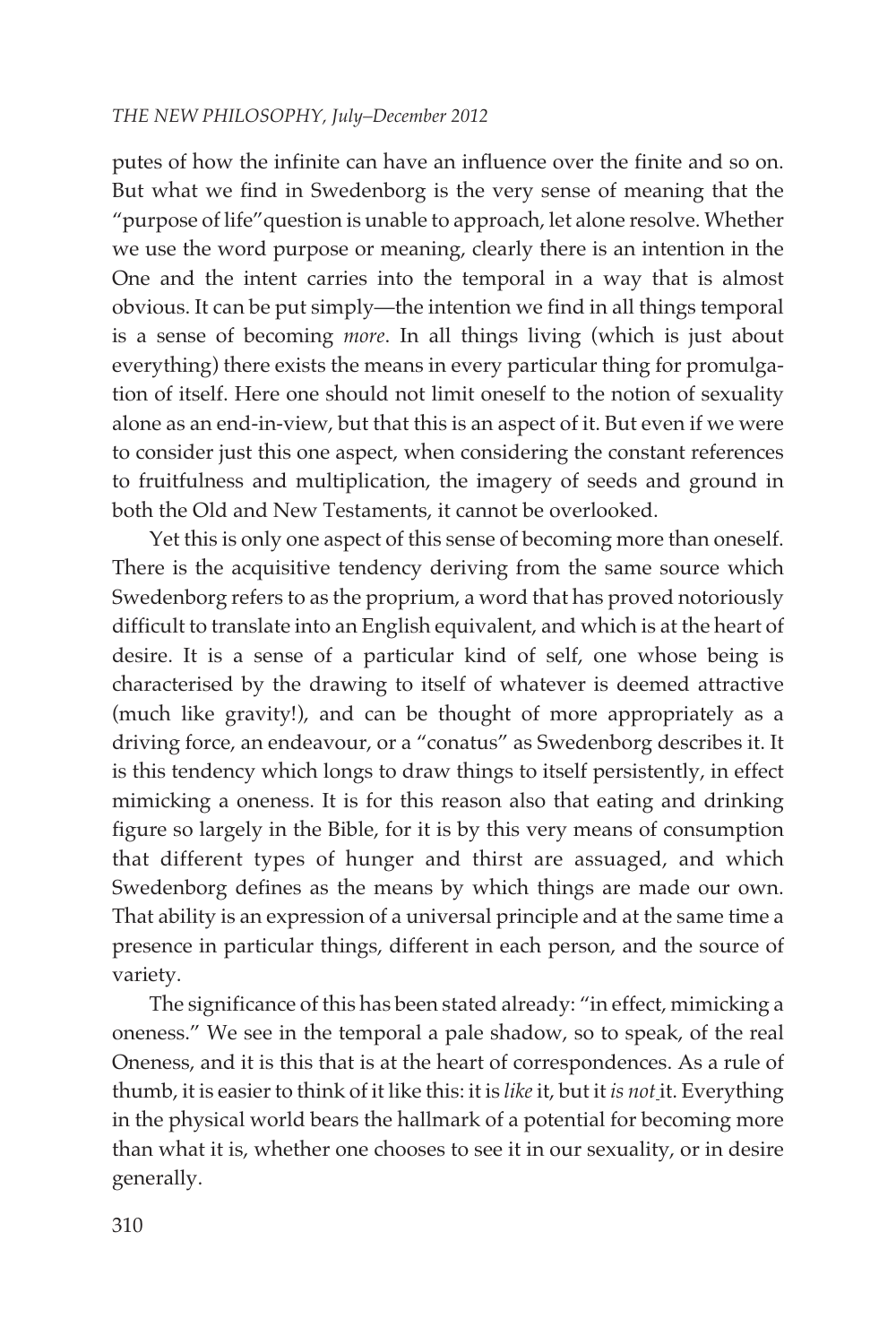But since so little if anything with a spiritual reference can find its way into forms of expression pertaining to the natural world, this notion of "more" becomes muted, for the natural world is one perceived as a total reality composed of entirely random motions, forces, accidents, and things. Words like "desire" and even "consciousness" receive little, if any, attention as actual components in the fabric of reality, for it is still very much the case that any talk of spirituality is tainted by the notion of the ghost in the machine.

Without dwelling too long on these matters, *these kinds of conclusions represent an exhausted end-state, representing the limit of modern, rational thought, that allows itself to be informed by the senses alone.* This is hardly surprising, and in fact it is a position that Swedenborg was well-aware of. Indeed, he predicts the necessity of such conclusions as a matter of inevitability when the natural mind, dominated by the senses, takes on the character of a rational mind, yet which is in the service of a purely earthbound direction:

He has no notion of what exercising intelligence, exercising wisdom, having ends in view, or giving direction to means may be unless all these activities are being spoken of as natural ones; and when they are spoken of as such, his idea of them is like that of one designing a machine. (*AC* 5094-4)

It does not matter how intricate or sophisticated modern views have become on the nature of mind, it is fairly clear that these are all, generally speaking, seeking explanations that are free of spiritual reference. In these views, it is far more agreeable to think of consciousness, for instance, as the by-product of complexity, and it is still very much an active program to create computers that can mimic awareness. Yet this is little more than the product of representationalism, the modelling procedure that is key to such rational programs which are devoid from the outset of any "active" element as that suggested by "desire."

Why should this brief discussion be relevant to the subject of influx? The answer is almost too obvious: the two key elements of love and wisdom which operate in the Divine must at some point find a route through to the human person. As Swedenborg puts it so forcefully many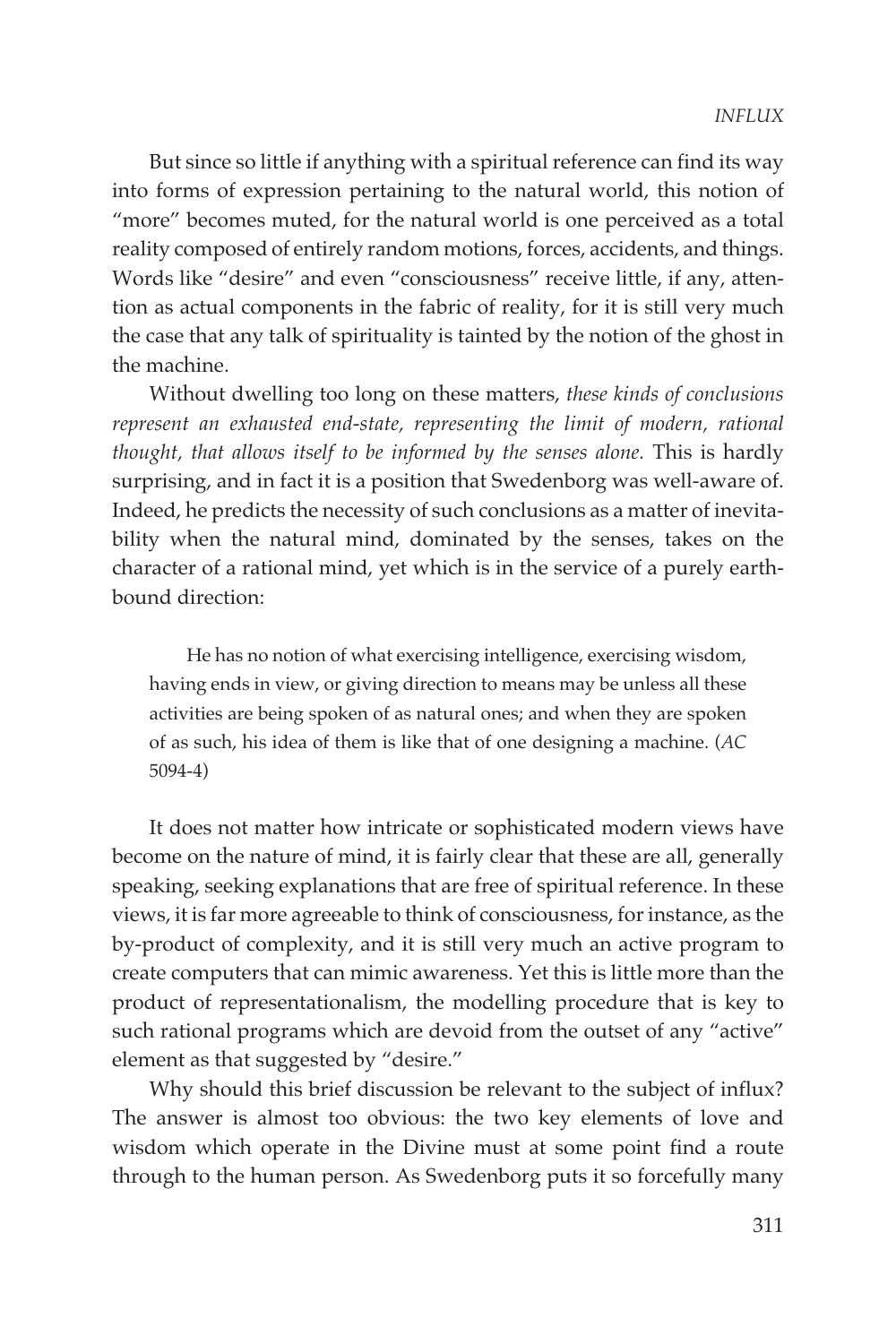times, there is no such thing as an influx without affection. Yet the Enlightenment program since the time of Kant has executed such a complete hatchet job on the feeling state from which "affection" is derived, that it is thought of as little more than an emotion one might show to one's dog. It is clear that this meaning is designed to totally underrate the scope of its meaning in a much wider field of operation. However, we should also take note that the key theme re-enacted over and over throughout the Bible is that of the notion of a usurpation in which the very name of Abel already suggests its own demise at the hands of the principle of acquisition that is Cain. (Recall the deep significance of names, and how very often deeper structures are evoked merely through the use of names). Consequently, the proprium of Eve places sensory matters at the forefront of concern, since it is this proprium that "sees" the tree of knowledge in the centre of the garden. It is this process of mental positioning that is the equivalent of the low status of the emotive in the rational sphere, for by the same token, the tree of life which represents influx is virtually put away to one side, and ignored. In effect, just as Cain represents a kind of loveless faith, what we find in the secular domain is the equivalent of faith alone. Without affection to fire it, it is no faith at all, yet it carries all the trappings of a belief system. And this is why it is virtually impossible to discuss influx in the secular world it has placed other things in its path to baulk it and which provide it with its own form of satisfaction expressible as machinery of one type or another, whether organic or inorganic, and not a hint anywhere of anything that might motivate it all as a state of inner endeavour, which by the very notion of self-motivation is an emotive, or affective, state.

Generally speaking, Swedenborg tends to use the terms "affection" and "desire" as more or less correspondential, in that our desires are what affections pour into. In this way, he establishes the path for correspondences by making a distinction between spiritual intent and human wants. Consider just this one quotation:

The reason wisdom and intelligence exist within love is that all influx takes place into the love, or what amounts to the same, into the good, and so into the life itself of man. (*AC* 2500:3)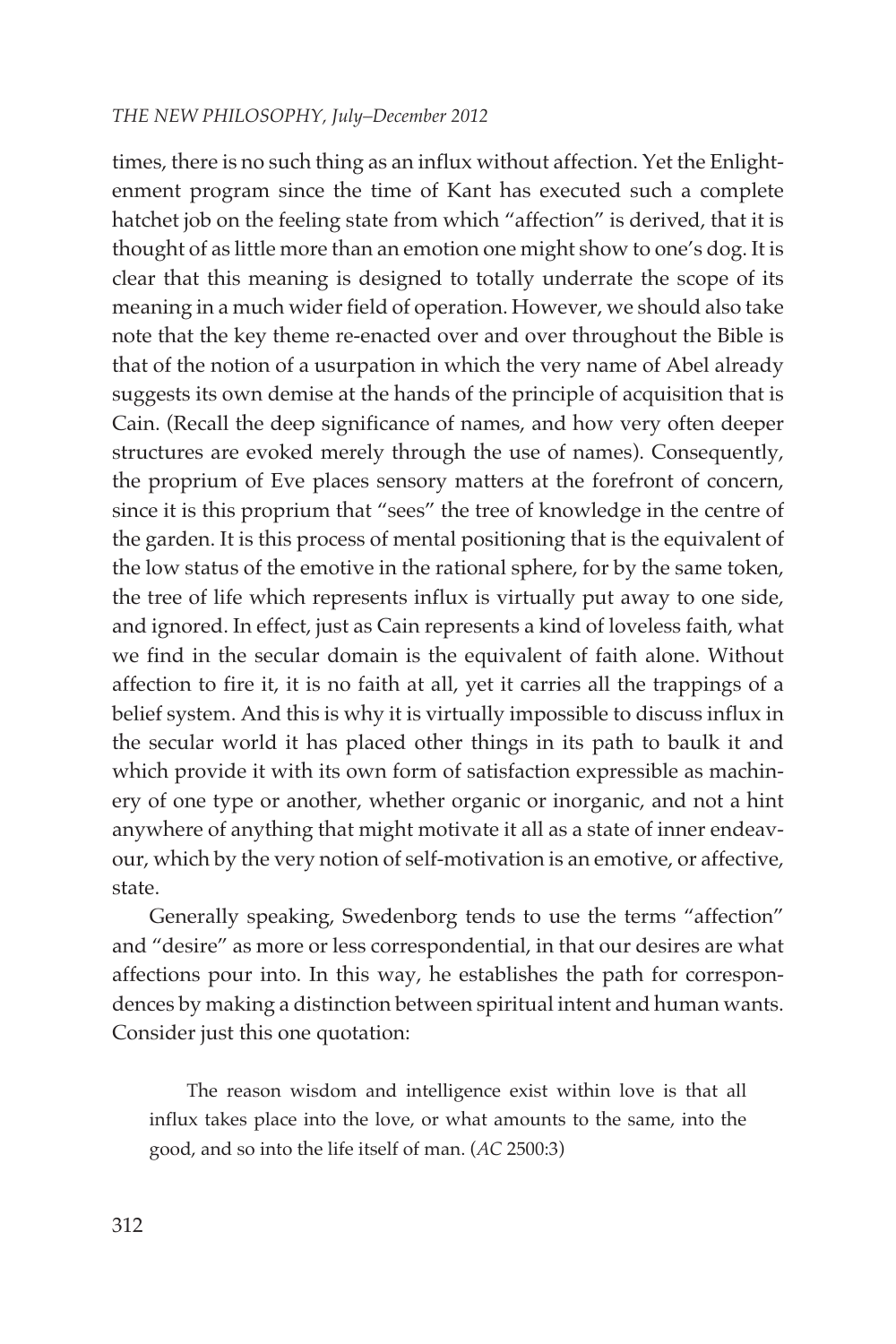Notice in this way of thinking the equivalence of "life" and "love," that our own sense of life centres around what we love, and that it is into this that influx (which is Divine love) pours, or makes its presence there a felt state. For this reason, one finds in Swedenborg a tendency to use the word "affection" where the Divine is concerned, and "desire" where humankind is concerned, as in this passage in which the meaning of the "faces" is the focal point:

This is clear from the meaning of "faces" as the interiors in respect of the affections and resulting thoughts there . . . and since "faces" means affections, it also means desires. Consequently, "that evil is on your face" means that no good resides in their affections, that is, in what they desire. (*AC* 7666)

It should not be assumed that this distinction is a hard and fast rule, but rather that it is a way of maintaining a view on the relevance of correspondence. When considering "desire" as the referent of "affection," this is expressed at a fairly general level. When the level is more particularised, "desire" becomes the affection, while "craving" becomes the desire. "Desire"then acts as the affective component since it is one level up from the appetitive, while the sensuality of that appetition is referred to as "craving," as in this passage concerned with the "selav," or quail (as found in many translations), which fell upon the Israelites in the wilderness:

It is called the delight that goes with craving when the delight belonging to any bodily or worldly love becomes dominant and takes possession of the whole person to such an extent that good and truth of faith residing with him are annihilated. (*AC* 8452:2)

However, when a reading of Scripture demands a higher kind of understanding of states of hunger and thirst, then at such times, Swedenborg refers to "desire," as in these passages:

"To the thirsty bring water" (Isaiah 21:14) stands for giving instruction in truths to one desiring them . . . "To empty the soul of the hungry one, and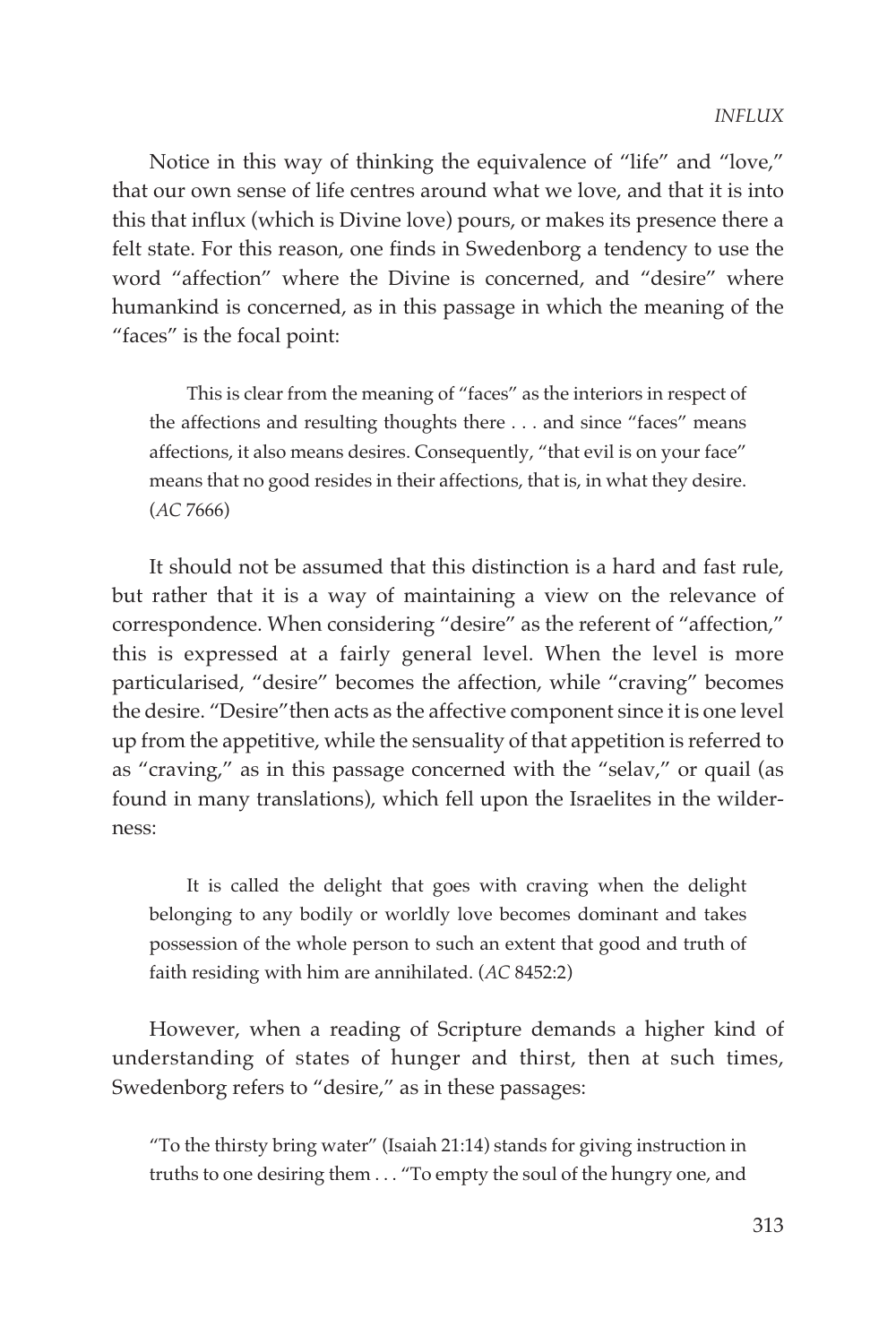to cause the drink of the thirsting one to fail" (Isaiah 32: 6). "The hungry one" stands for one desiring good, and "one thirsting for drink" for one desiring truth. (*AC* 8568: 5)

With this distinction in mind, there is then a basis for discussing influx in a deeper way; our desires are like affections since both are motivated by loves of some type and degree, and both have the effect of "drawing towards." But keeping in mind that our desire is "like" affection, that resemblance is not the actual love, but provides the basis of some correspondence existing between our natural life and a deeper, spiritual life.

The advantage of this distinction relates to the earlier question concerning the meaning of life, for while the normal interpretation is couched in terms that suggest rational purpose, in actual fact the true direction of the question is aimed at a notion of "moreness" that is beyond the reach of such a rationale, yet quite within the grasp of a more innate intuition that recognises the pursuit of "more" in many forms as a matter of experience, and experience is essentially "wilful," that is, oriented to action expressive of desire. It is quite clear to anyone reflecting on their own lives that the pursuit of emotive ends have actually superseded purely rational considerations, finding expression in countless ways in human endeavour as the spiritual nature of it becomes enfolded in the natural. The desire for wealth and property, for power over others, for fame or notoriety, even if expressed in our own time as the "famous for 15 minutes" desire, all of these and countless others represent by and large the motivational core of existence, and as startling as it may seem to many, it is this that is linked to the Divine, deeply enfolded in the "God is One" principle desiring to be many.

In fact, while rational argument tends to ignore any notions of desire, it is far more realistic to perceive the sense of the spiritual as a sense of "moreness" in the way it filters down to the ultimate levels of human life, in which the very fact of mortality drives people to feel they need to leave a mark, much like a tombstone, as something more lasting than mere mortality can convey. In the very process of existence, we find this dependence upon "being" in that one pours into and informs the other, and the other feels that inpouring in a manner peculiar to each individual, but which reflects that influx in some kind of state of immortality through an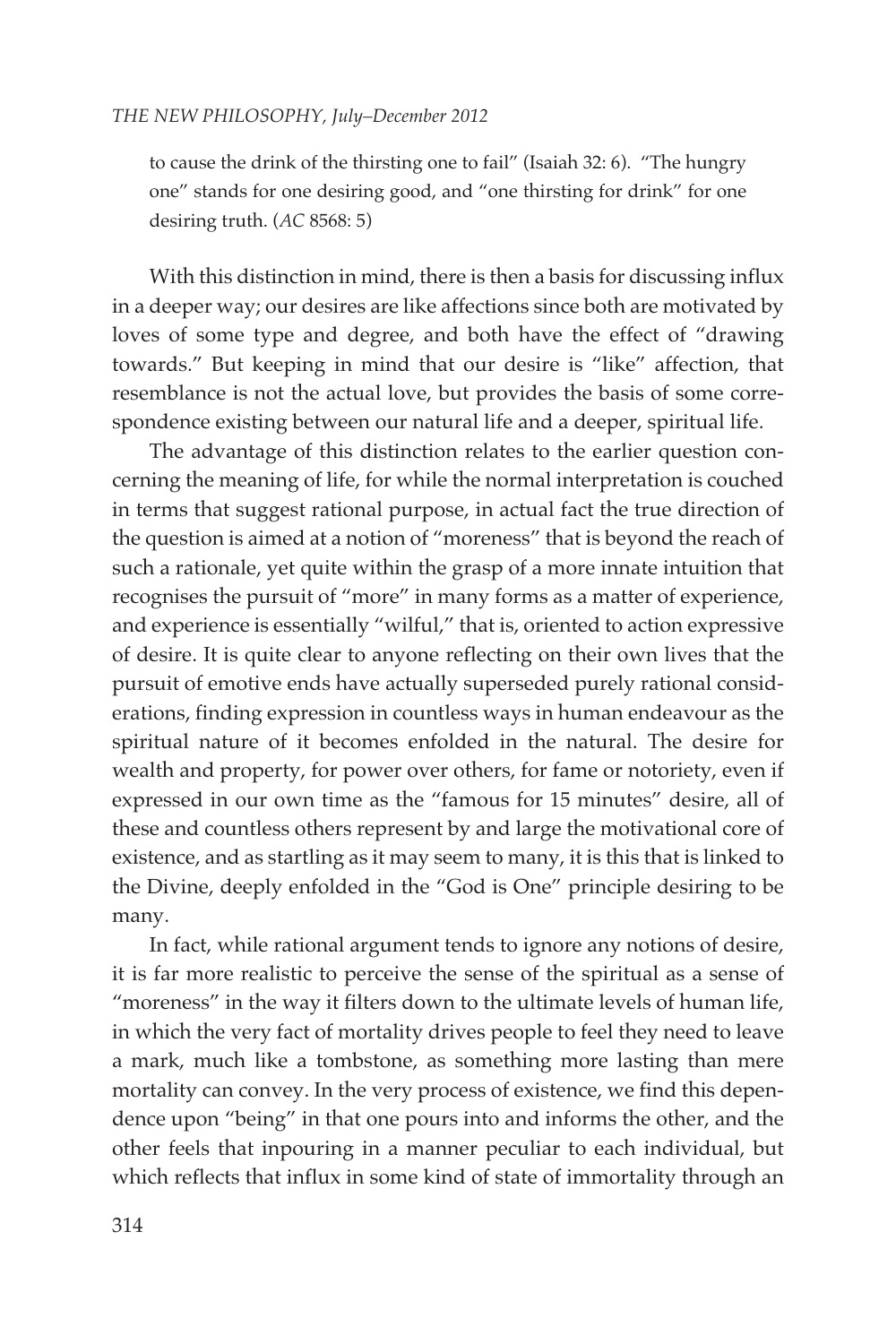equivalent. To that end, it is quite startling to discover in Swedenborg's diaries certain statements that are quite up-to-date in their reflections of human motivation, particularly with regard to the "famous for 15 minutes" syndrome that is currently sweeping the world via TV programs and reality shows dedicated to this end:

But as happens in everything else, every such influx is circumstanced in its subjects or objects, according to their disposition, nature, form, so that although such continual incentive flows into some, with certain it is changed, according to their lives or cupidities, into passion alone; with others it occurs differently; *with many it is changed into the lust of fame, merely for the attainment of their loves*; with some it scarcely makes its appearance. In a word, it is circumstanced according to their lives, that is, according to cupidities and desires. (*SD* 2149: added emphasis)

But now, in looking at the larger picture the Bible provides, it becomes quite clear what is represented by the tree of knowledge, in that an inversion of order takes place such that the belief arises that no influx is necessary from a higher level to attain some kind of immortality by means of one's own proprium, and this, too, is an intention in human affairs that is cited in the *Spiritual Diary*:

I commenced thinking that there are men who long for the immortality of fame by exploit, writings and the like, as also by sepulchral statues and many other things, from which it is plain that something impelled them to the desire of immortality, though they knew that they were to die, and the greatest part of them could scarce credit that they were to live after death . . .

It was granted me to consider whence came such desire, because without an influx of a superior cause it could not be given; and I conversed about the same matter with the celestials, and thus perceived that the cause was that the Lord infuses into every one the perception of immortality, to the end that it may be hidden from nobody that they are to live after death, and that this is a common influx flowing into all, just as *storgé,* or the affection for children, is common influx from the Lord; apart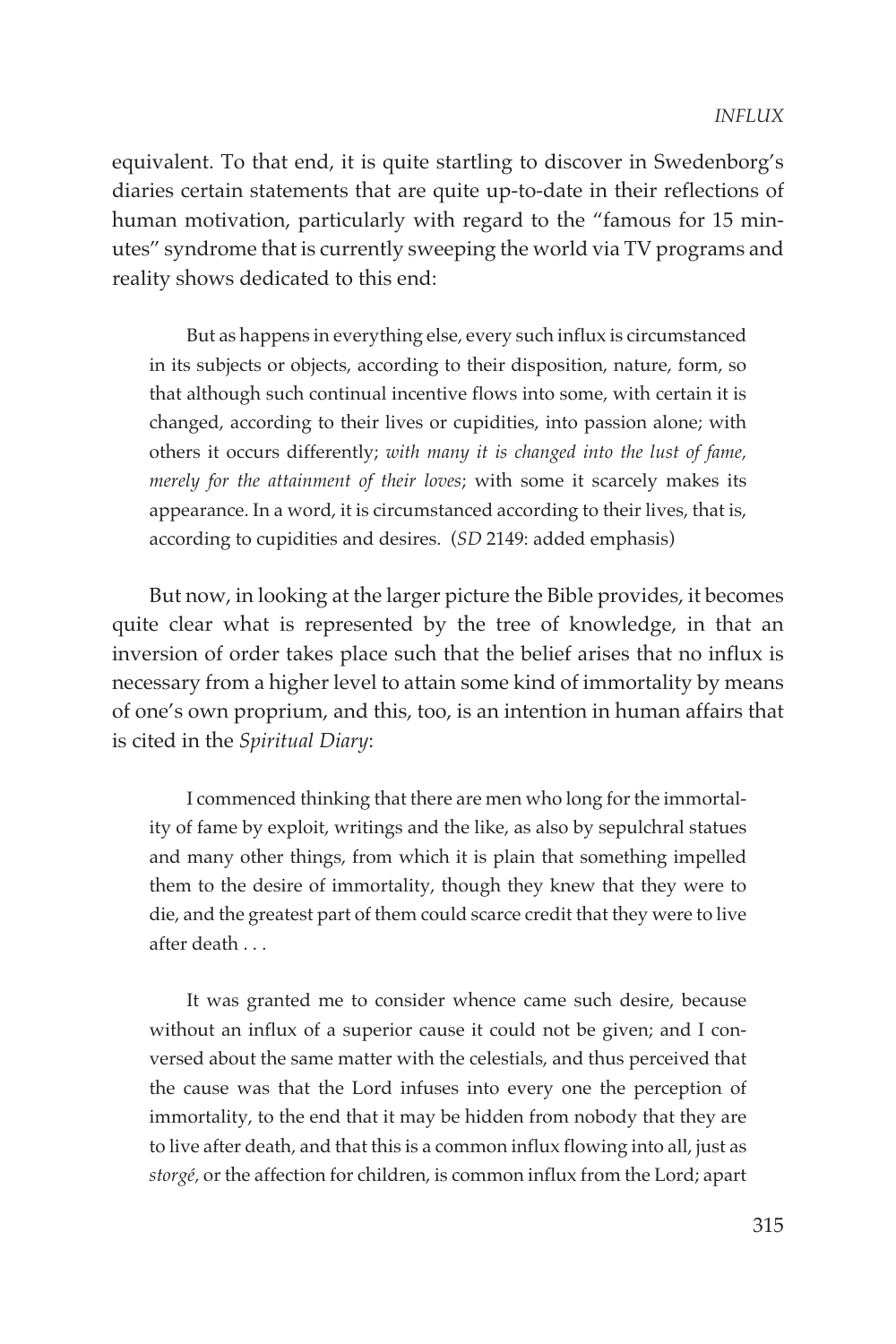from him it could by no means exist. So it is with the desire of fame and of interior fame, that is, of immortality after death. (*SD* 2147)

Consequently, when we read the Bible, it is an essential component to see within the actual concrete images of animals, of stones, of trees and shrubs, something that always has reference to this notion of affection that we eventually come to see residing within ourselves. In that form, the Bible ceases to be concerned with earthly matters such as its creation and so forth, but with a different kind of evolution that is entirely to do with our spiritual welfare and health. Swedenborg often hints at this by showing how separate entities outside ourselves are often used as a kind of theatrical device (of spiritual proportions) that reflect back on the state of individual spiritual evolution. It is only in this way that we can come to terms with some of the difficult statutes and ordinances referred to particularly in Leviticus, but which are found in many places in the books of Moses. For instance, after the Ten Commandments are presented to the Israelites, there then follow many more that seem quite strange at first glance. Consider, for instance, the rule concerning a man who strikes the eye of his male slave. "Striking the eye" is to damage the understanding which carries truths, but what is more interesting is that while we perceive two people in this instance, a man and a male slave, we should keep in mind that this idea of separate people is a natural perception. Swedenborg, however, points out that this is not the spiritual perception of this apparent separation, for as he wrote:

. . . in the internal sense, in which a "man" is the internal man, and "male slave" is the external man, they exist in one person. (*AC* 9058)

But when considering why this emphasis on the individual is expressed in terms of a plurality of persons, it is clear that the spiritual content is always and unerringly fixed on affection and desire:

Interiorly, furthermore, a person is nothing other than affection, one who is good being interiorly an affection for good and consequently for truth, and one who is evil being an affection for evil . . . (Ibid.)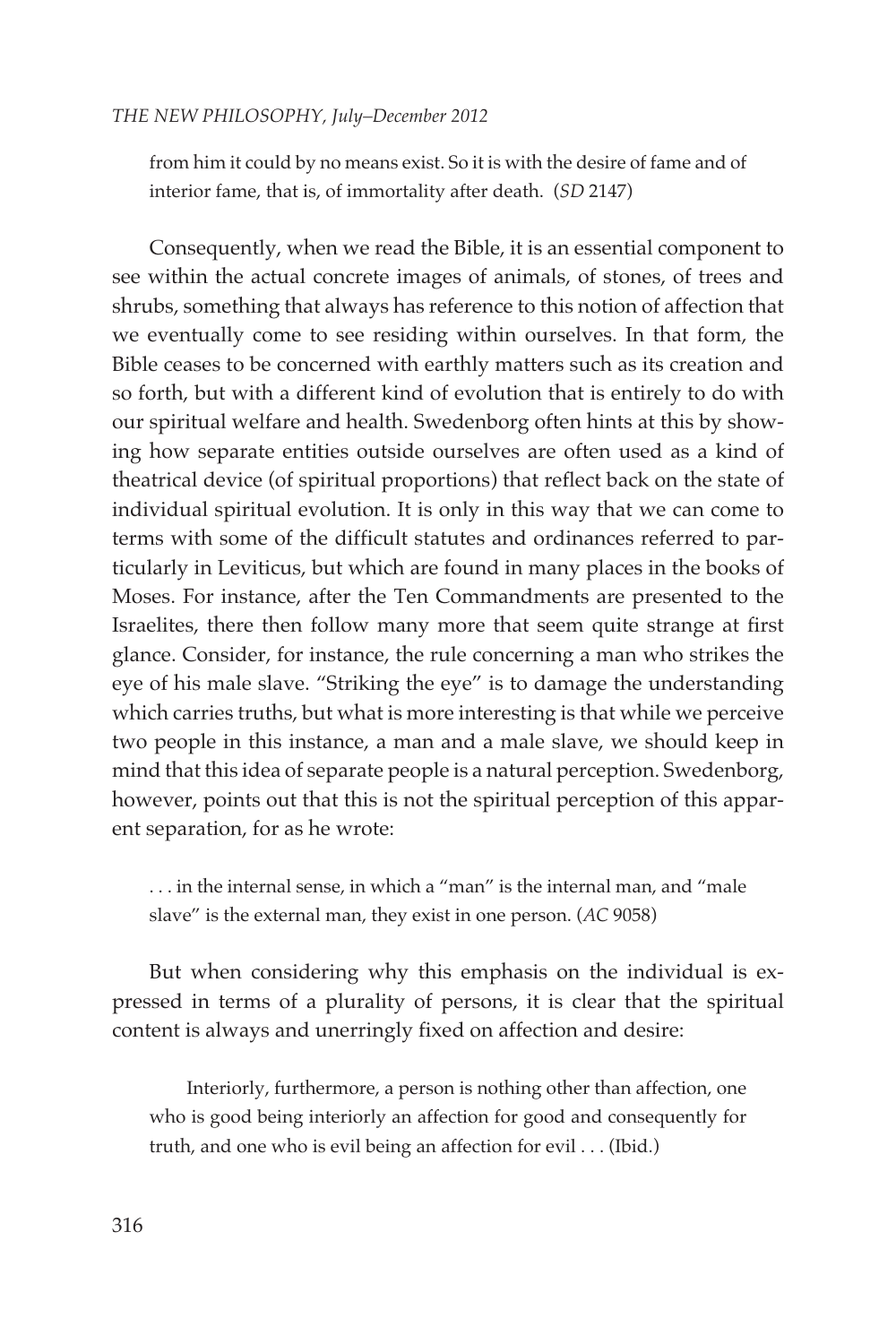Spiritual existence does not operate with masks on, and this constant reference to affections demonstrates how everything in the natural world finds a counterpart within us since we are little more than affective creatures, possessed by our own beasts of burden that represent our bodily desires and appetites and little else, something Swedenborg constantly refers to, adding the following:

When an animal is called a "beast of burden," it means merely bodily affections, which in themselves possess little reason; for the more that a person's actions spring from the body, the less they do so from reason. This is because the body lives in the world, and so is remote from heaven, where true reason resides. (*AC* 9140)

One should not imagine that this is somehow synonymous with the notion of a "soul" that is eternal and a "body" that is mortal, and that the life of the former begins only when the life of the latter has ended. The relationship is far more intimate than that and is entirely constructed around the emotive. What this means is that, despite the intricacies of modern science in its ability to analyse the human body down to its constituent parts, this ability does not at any point concern itself with the emotive, and is therefore incapable of perceiving that the body itself is essentially an instrument of desires and lacks and wants, partially driven by needs but for the most part innate processes of acquisition and appropriation, and it is this ability that is meant by the word "proprium" upon which correspondences are founded. It is for this reason that the beginnings of life within us are compared to those of animals, and it is on those impulses that influx acts. Notice, therefore, the absence of reference to anything other than the emotive in reference to animals when Swedenborg refers to them, as in this passage:

The reason why such things are meant by beasts is that the external or natural man is endowed with affections and inclinations similar to those that beasts possess, and also with similar appetites and similar senses. But the difference is that the human being has within himself what is called the internal man. And the internal man is so distinct and separate from the external that it can see things that arise in the external,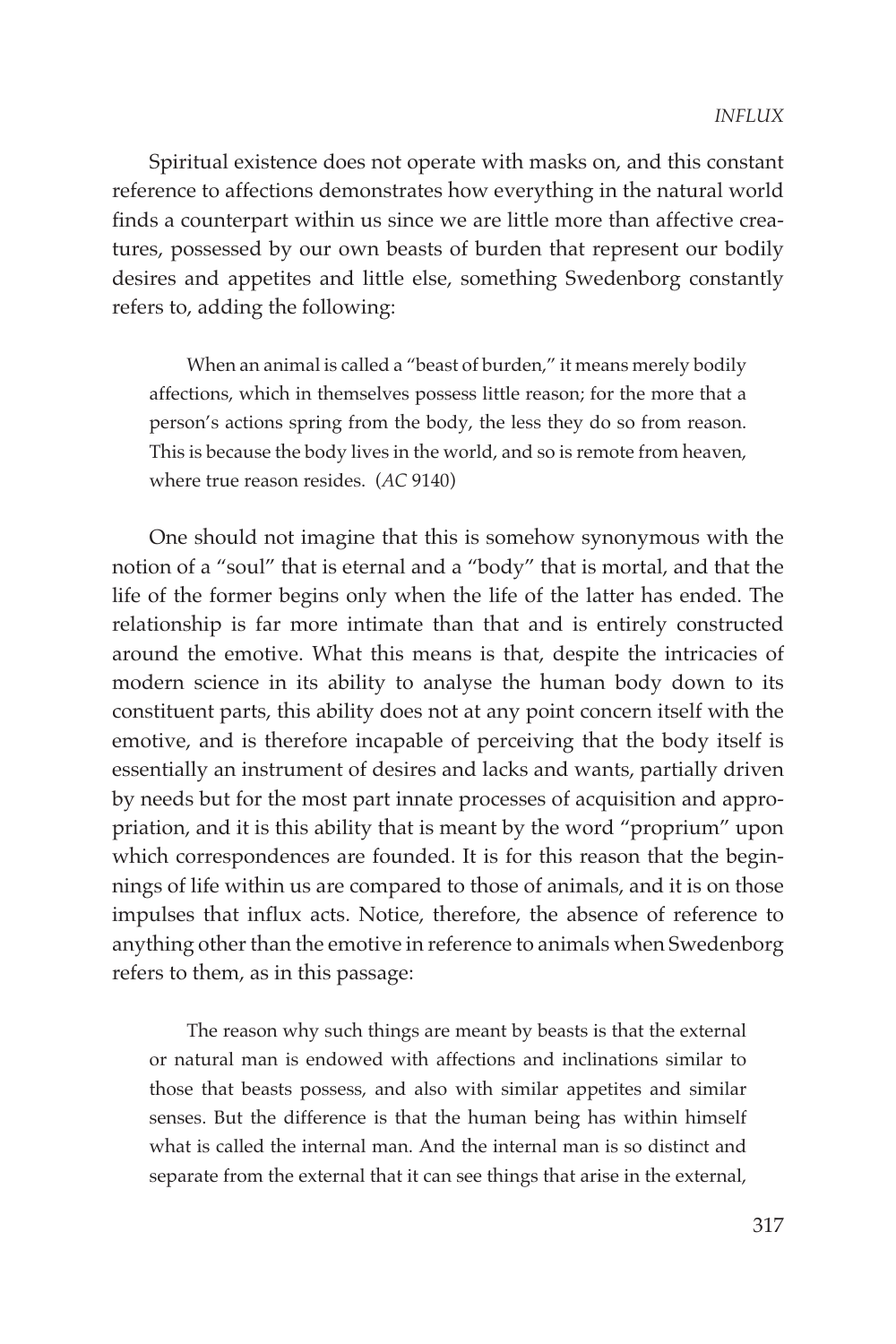rule them and controling them. The internal man can also be raised to heaven, even up to the Lord, and so be joined to Him in thought and affection, consequently in faith and love. Furthermore, the internal man is so distinct and separate that it is parted from the external after death and lives on for evermore. These characteristics mark the human being off from beasts. But they are not seen by people who look at things on merely the natural level and the level of the senses; for their internal man is closed towards heaven. They draw no distinction therefore between the human being and a beast other than this, that the human being has the ability to speak, and even thus is considered to be of little importance by those seeing things on merely the level of the senses. (*AC* 9231)

It should be apparent from this last quotation why there is so little awareness today of any notion of influx, and what this entails, since our own age is encapsulated by the spirit of the last sentence in this quotation. In our time, the prejudice in favour of an exclusively natural reality with no internal dimensions is encapsulated in the plethora of studies comparing man to apes right down to the level of DNA, where very often only a slight difference in that structure is taken as evidence of our entirely sensory existence. The methods that enable such comparison, often very precise and complex processes, are held up as the iconic means of discrimination that do not allow for any other kind of perception. It is hardly noticed that this methodology itself is derived from an entirely physical prejudice that is designed to conclude what it already assumes. Nor is there any awareness that the Bible actually warns against this kind of narrow view:

Alas to those who go down to Egypt for help and who rely on horses, who trust in chariots because they are many and in horsemen because they are very strong . . . Isaiah 31: 1

This "Egypt" is the natural mind trusting only in itself and its own conceptual forms that are entirely physical. Yet the reference to the fact that "they are many" actually points to the fact that for the most part we are persuaded by those matters because they currently predominate, and the effect of this is to deny that the rational mind actually possesses the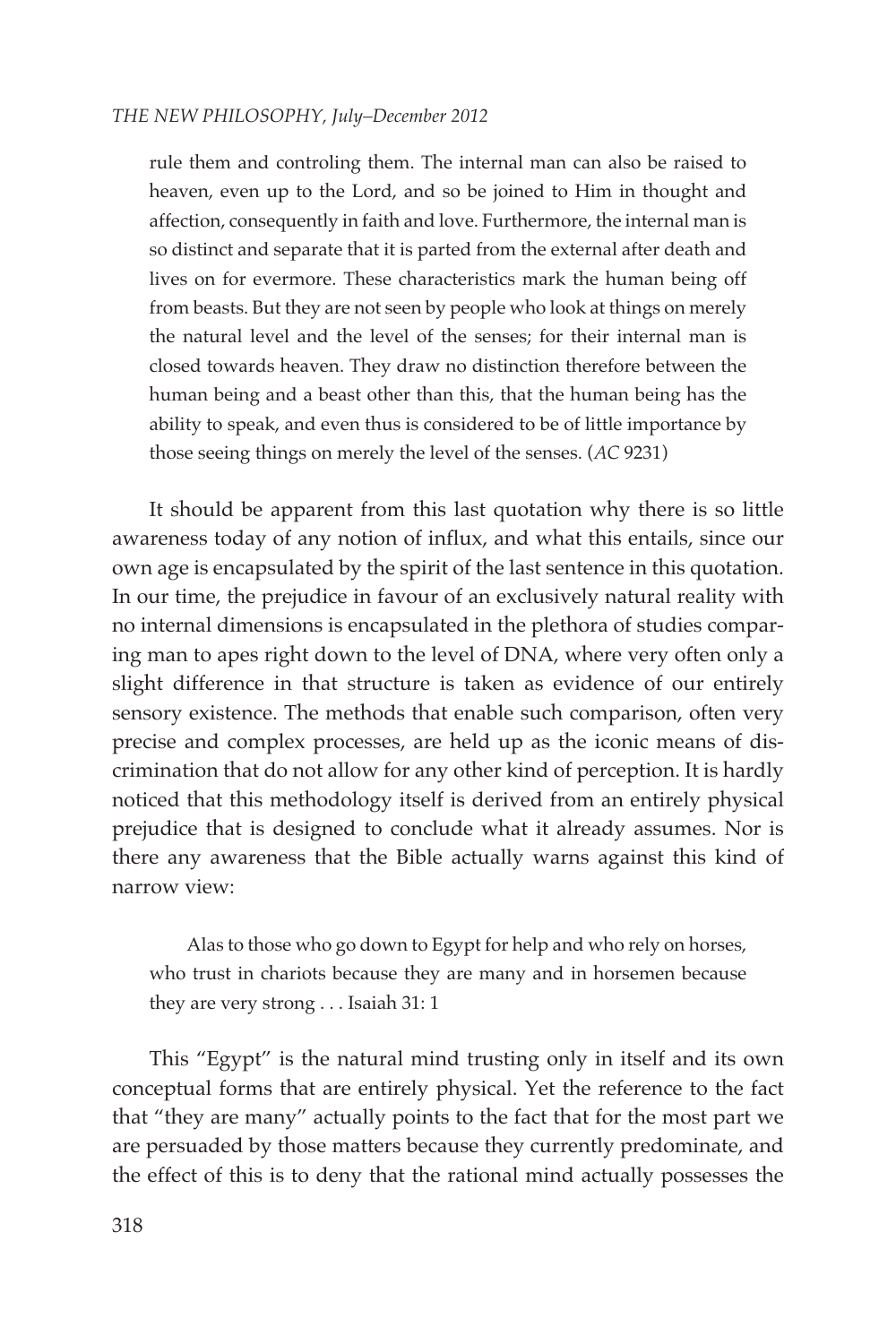means to look in another direction entirely and which is encapsulated by the end of the sentence in this quotation ". . . but do not look to the Holy One of Israel or consult the Lord." Far from being a prescription warning against losing the external trappings of religion, it is in fact a veiled warning that we will leave ourselves prone to the only affections left operable. Because these affections are entirely physical, these are then portrayed in the Bible as inclinations and dispositions bereft of influx. Because these affections are acquisitive, by virtue of the nature of being separate and temporal beings, they are the means by which we make things our own. This process of ownership is represented in a number of different ways, but the most relevant to us is the symbolism of eating and drinking, for it is by these means that what is external to our bodies becomes internalised and made into them. That in itself is what "influx" means on a purely physical level, and why it is so effective a means to learning what spiritual influx means. Consequently, we find that the cost of turning away from the internal within ourselves is actually expressed in terms of this kind of appetition in several places in the Bible:

If you will not obey me . . . I will let loose wild animals against you, and they shall bereave you . . . and though you eat, you shall not be satisfied. (Leviticus 26: 14, 22, 26)

The people did not turn to him who struck them . . . for those who led this people led them astray…They gorged on the right but still were hungry, and they devoured on the left but still were not satisfied. (Isaiah 9: 13, 16, 20)

I will punish them for their ways, and repay them for their deeds. They shall eat, but not be satisfied. (Hosea 4: 9–10)

Therefore I have begun to strike you down, making you desolate because of your sins. You shall eat but not be satisfied, and there shall be a gnawing hunger within you. (Micah 6: 13–14)

We can speculate here why it is that quotations such as these are offputting to the modern mind, steeped in traditions no longer familiar with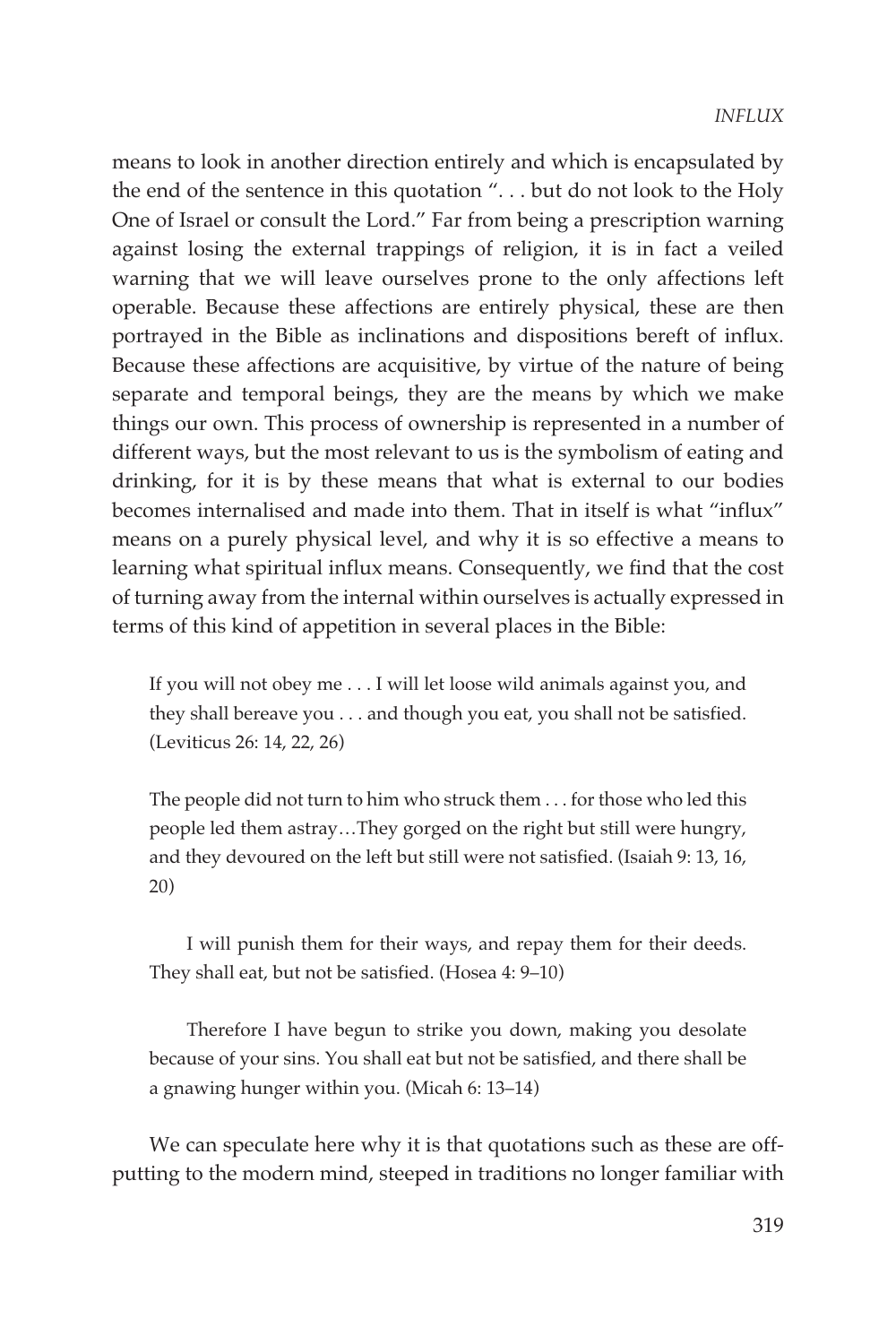the symbolic tradition. After all, the context of these quotations reads very much like a list of punishments for the crime of turning away from an almighty God who threatens with starvation, bereavements, sicknesses and miscarriages and so on. It is hardly surprising that the Bible, taken at its face value, is so little read.

Yet if ours is the age that more or less defines man as a tool-maker or speech-maker and little different from an animal in a separated and literal sense, clearly what is absent in the predilection for such definition is the notion of man as a receiver. It is that very absence that reduces meaning to such literalism, as though all of reality must comply with such surface definition. Ironically, being abandoned to literalism is in many ways the price paid for such a turning away, for it is the deliberated closing down of that facility which seeks deeper dimensions.

Notice the dilemma we are both those who seek, and also those who are satisfied. For instance, the eating of food represents the means by we make things our own, effectively stamping everything consumed with our own DNA. That is the element of the level of satisfaction. This is an acquisitive process more than it is a rational process, and it is at that level that influx is pitched, for the notion of the "moreness" of God finds itself ultimately resting upon, and identifying with, our own accretive processes since they bear the hallmark of resemblance through that very state of growth. That is why there are so many references to food in the Bible, and why therefore there are correspondences, for both are representative of change and why also regeneration begins at such a grass roots level. In other words, the closing down of the "seeking" element leaves us prone to the motivations of our own acquisitive tendencies, and it is these that dominate the rational mind, turning every thought in its own direction. It is this that is expressed as the process of eating, and the appetite that can never be quelled by it.

Ironically, the literal view is one that the modern rational mind is averse to, expressing that aversion as a rejection of religion as the public face of a more private impulse that demands more from it. Aversion that is more deep-rooted reflects the desire for understanding in terms of the thinker as originator of the thought. That level of aversion is far more difficult to deal with. Even so, the rewards that come with such aversion are just as consumable as food in the sense that there is never an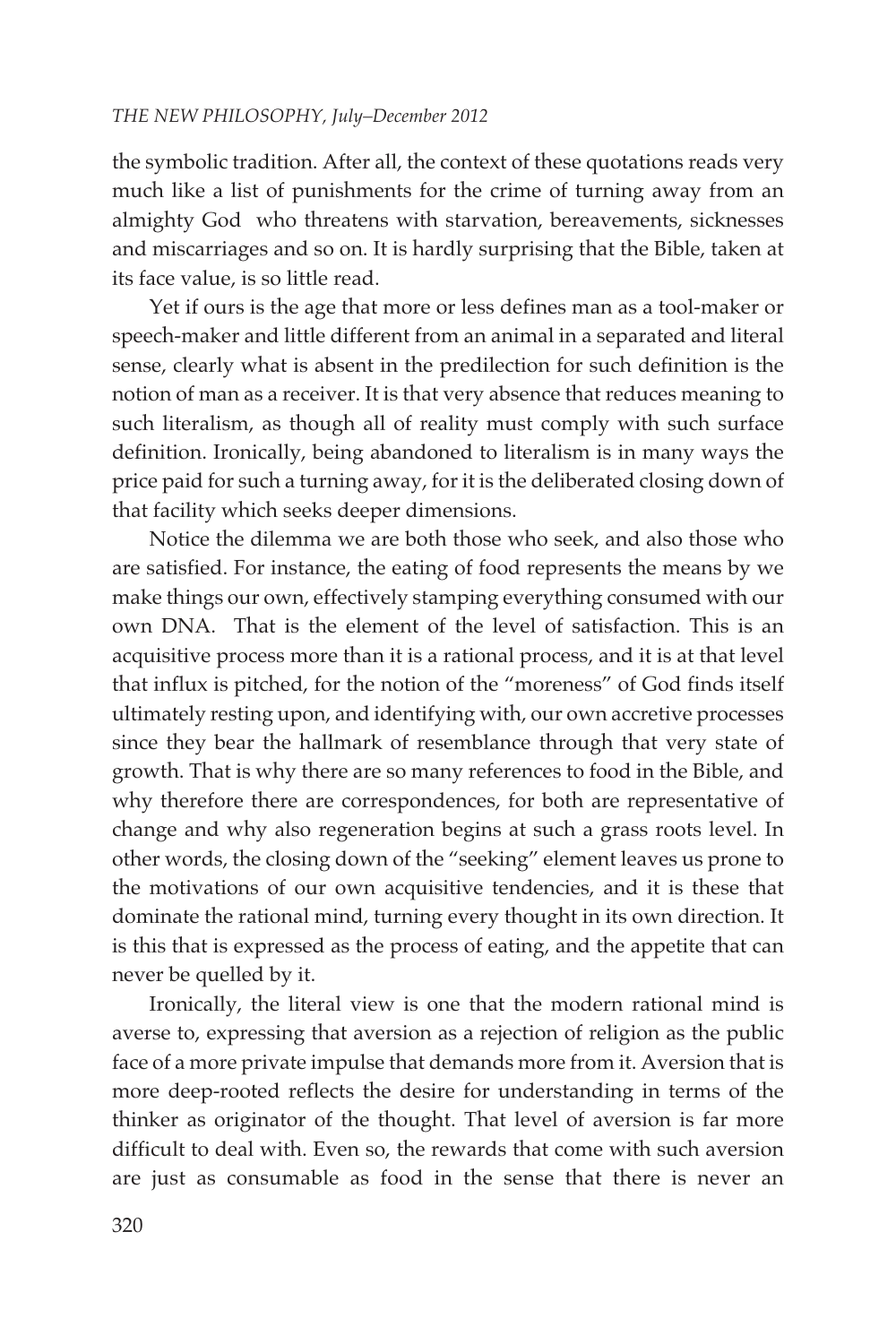acknowledgement of influx, as though it were itself self-generative, like Pharaoh standing in his river declaring that he made himself. In either case, it is not difficult to see the appropriateness of these quotations as symbolic of our own times. The tragedy is that for all the apparent triumphs of our own endeavours in the last few hundred years, and the last hundred in particular, the turning away from spiritual concerns (which is the meaning of being cursed by God) has left us entirely at the mercy of our powers of acquisition at virtually every level which are reflected in our philosophical, political, economic and social structures as an underpinning infrastructure.

One can sense this in the terms of opposition which refer to the evils of capitalism, the profit motive and even the general cliché that refers to materialism. Such criticisms tend to be regarded as "leftist" or socialist views. Since, however, such criticisms are expressed in secular terms, they are largely ineffective since the true problem is the lack of spirituality, or stunted growth. "Stunted growth" is the fact that all human life begins from exactly this position of self-interest and self-awareness which is prompted by basic desires. Growing to maturity means that at some point other processes begin to develop for which these are "kicking off" points, when a different kind of influx begins to operate. The current human condition, however, is one that refuses to "grow up," and the pursuit of such primitive desires become the all.

Returning to these warnings of lack of satisfaction, and the proliferation of wild animals, what these actually mean should now be seen in a completely different way. Far from being images of starvation and destruction, what they actually refer to is excess and its blind pursuit. It would be almost an over-simplification to point at the images of overeating that are held up as representative of first world philosophies and the various disorders that stem from this. Yet in terms of what is visible in a thoroughly external form, does it not reflect the effects of the tendency for excess in all its forms. Indeed, the fact that it is ongoing reflects the very lack that these warnings declare. Ironically, it is only when they reach their peak that certain other biblical statements begin to resonate in a totally different way, and one can virtually perceive the wild animals of selfpursuit whose only regard is for their own consumptive tendencies and the pleasure that such momentary satisfactions assuage.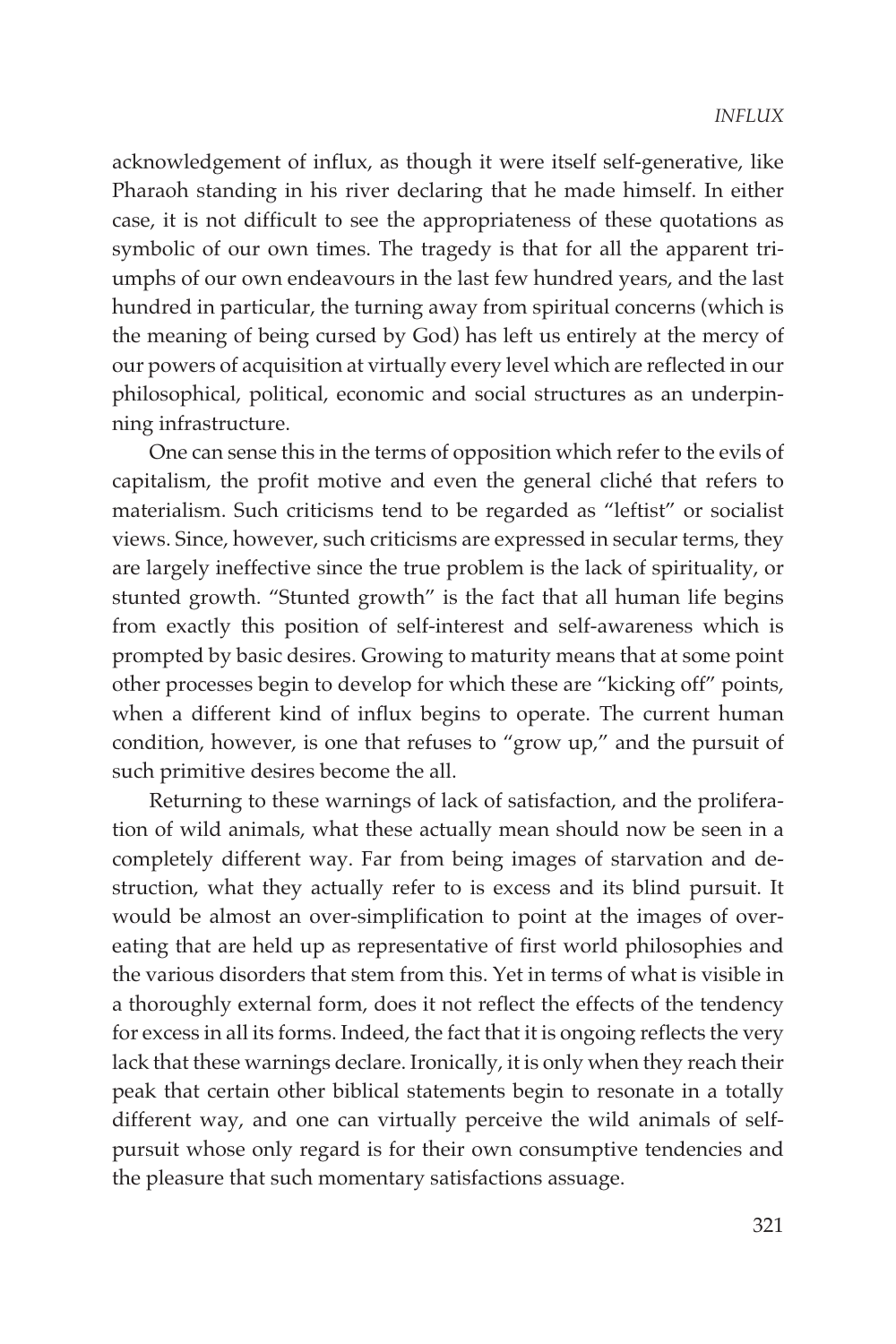The solutions sought in terms of purely human understanding can never grasp the true scale of the problem, since these are effectively the imposition of rule of law trying their best to curb the notion of free market forces that favour the acquisitive tendencies of those best able to pursue them. The pursuit of limitless gain also conceals the fact that it is a pursuit that also demands that gain for little effort. Ultimately, this becomes enshrined as a principle of least action for maximum return in the language of business practice, and this in turn becomes reflected in the fact that maximising profit is directly linked to the elimination of human participation. In effect, the concept of work is one that carries within itself its own removal, much like a bomb that is designed specifically to end itself, except that what is ended is mankind in the sense that the perfected form of work is one which perceives human participation as superfluous to requirements. Consequently, however loud the voices within the political strata declaring the need to shorten the lists of unemployed, it is effectively a losing battle since the problem of unemployment is one that is built into the philosophies of economics to begin with. It is not a problem, but the natural end-state of a philosophy of pursuit. Here one should be able to surmise the inverted form that any philosophy of utility takes. It is in what we do that expression is given to the meaning of life, yet the removal of work as an essential ingredient in that expression reveals the thoroughgoing acquisitionism that actually holds this world in its thrall.

But as political as these comments may sound, they are in fact reflections on a form of reality that is man-created that has completely separated itself from any kind of influx. Influx is founded upon principles of uses, and so the whole question of the meaning of life finds itself embroiled in a battle that throws out the notion of use in a culture that is fast distancing itself from any kind of correspondence, since it is use-less. As a consequence, it should be apparent that a different kind of reading of biblical text reveals exactly this kind of world in which the pursuit of gratification on an extremely basic level becomes the all. The notion of eating and not being satisfied is an uncannily precise prophecy which our age reflects. The fact that it has come to fruition can be demonstrated like this: while it may sound like a dire warning of a dreadful condition, it has actually become the norm as though it were not that awful. After all, is it not the case that we need to eat to live? What is so awful about this natural state of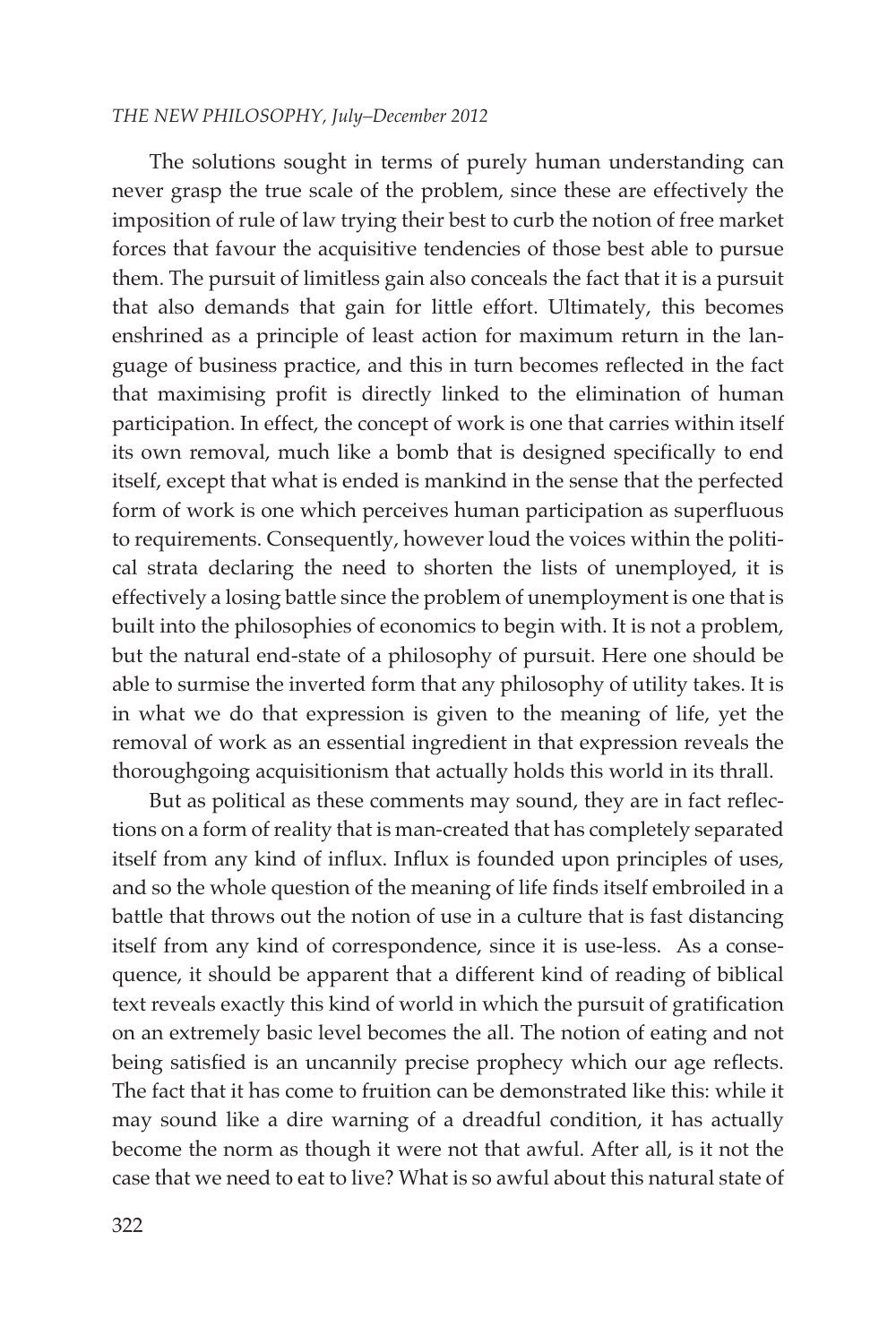things? And in these comments, it is plain that reality is reduced to an even lower level of literalism.

It is for this reason that exploring the notion of influx is no mere exercise or intellectual pursuit. Rather, it should be clear by now that what we currently experience is not the result of any particular individual or movement, whether political or social, that has brought the world to this state, but that the forms of spirituality themselves have become largely redundant since by and large they ignore the importance of the natural level in the larger picture of salvation and regeneration. We are more than wild animals of the field, but those animals are within us and the stuff of which is the focus of interest in the process of regeneration.

The reason for this should by now be apparent, for we are created as separate entities with feeling states that are entirely godless and avaricious. Psychologically, it is the only way that God can create something that is not directly Himself as it is the only way to create some other-than-Himself. In other words, we can see in this the whole principle of action implicitly contained in the notion that God is One. And it is for that reason that our most basic desires become the focus of interest in influx since they are the means by which we also make things one with our own selves. We can see in this a pale imitation of God's own Oneness, yet because it is endless, it reaches right down to our most basic levels in order to turn them around, and show how much more there is to know and feel if we choose to turn around. Since "turning around" is actually a very technical term with regard to spiritual things and regeneration generally, perhaps this now becomes a good staging point at which to consider the nature of influx itself. However, in summary, the preceding pages in terms of their emphasis are neatly summarised by Swedenborg in his spiritual diary, and we should note here this emphasis on the role played by desire in human life, and that it is at this level that the regenerative process is ultimately framed:

Certain species of beasts and fishes eat beasts and fishes of the same genus and species, but that is when they are pressed by hunger, in which case they are furnished from this source with food, thus preventing a too rapid multiplication; but when they are satisfied, they betake themselves to repose. Man, the more blood he sheds, the more he filches of his